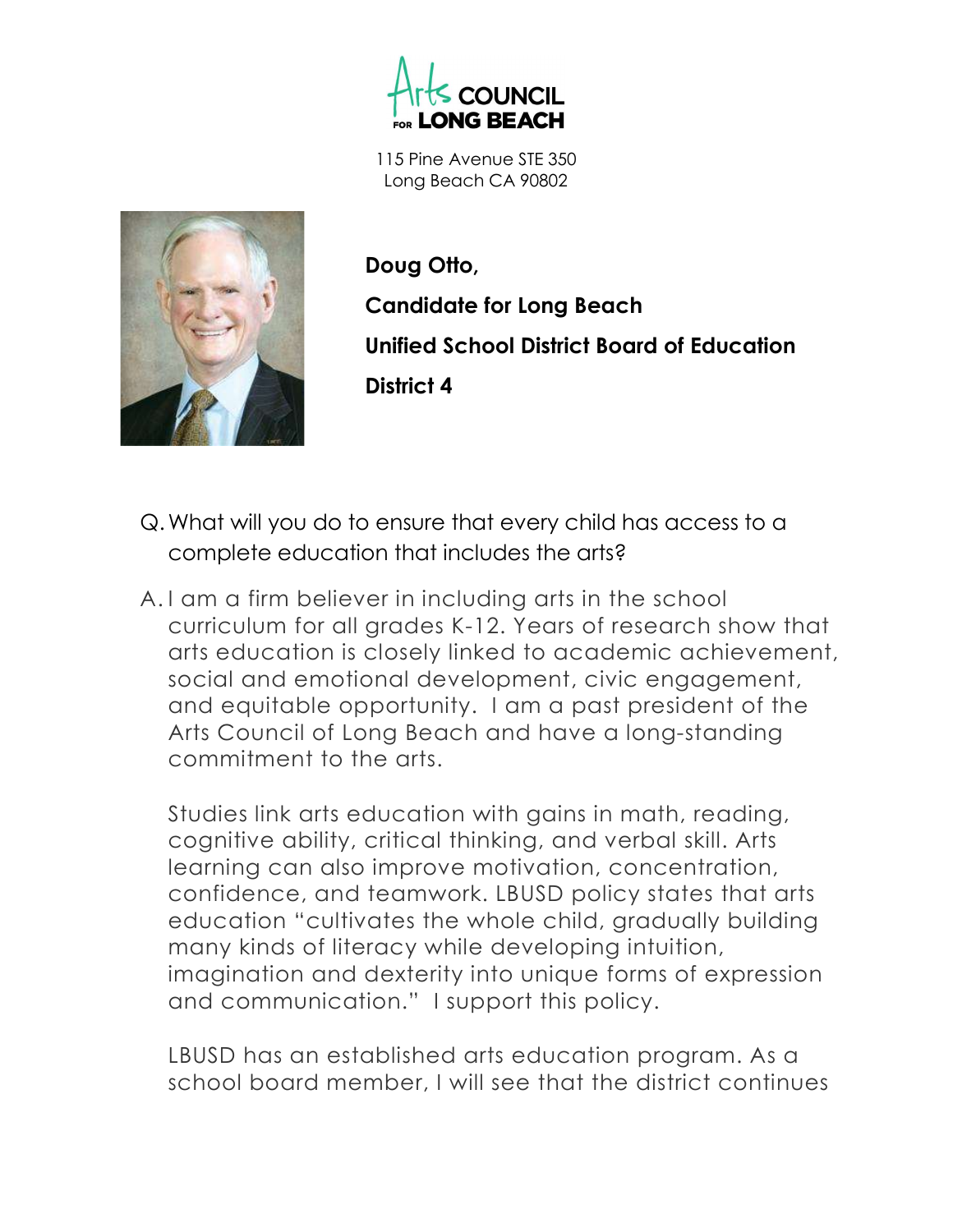

to provide real opportunities for students to explore themselves and their world in the arts. I agree with Tom Horne, the superintendent of public instruction in Arizona when he said "We're preparing kids for jobs. We're preparing them to be citizens. And we're teaching them to be human beings who can enjoy the deeper forms of beauty. The third is as important as the other two."

- Q.What role do you think the arts can play in supporting key priorities of the district, such as reducing the dropout rate, closing the achievement gap, and preparing more students for college eligibility and/or meaningful careers?
- A. Arts education reaches students in a way that academic subjects never can. For some children that are marginalized or disconnected, artistic expression offers an option.

I have set a personal goal for my campaign of promoting equity and closing the achievement gap between students. African American and Latino students and students from disadvantaged backgrounds are scoring lower on standardized achievement tests. Cultural differences can also influence how a student learns. Offering programs in the arts as part of the school curriculum can help close the achievement gap and provide students with an opportunity to excel in nonacademic areas. It provides a level playing field for students to discover and develop talents not specifically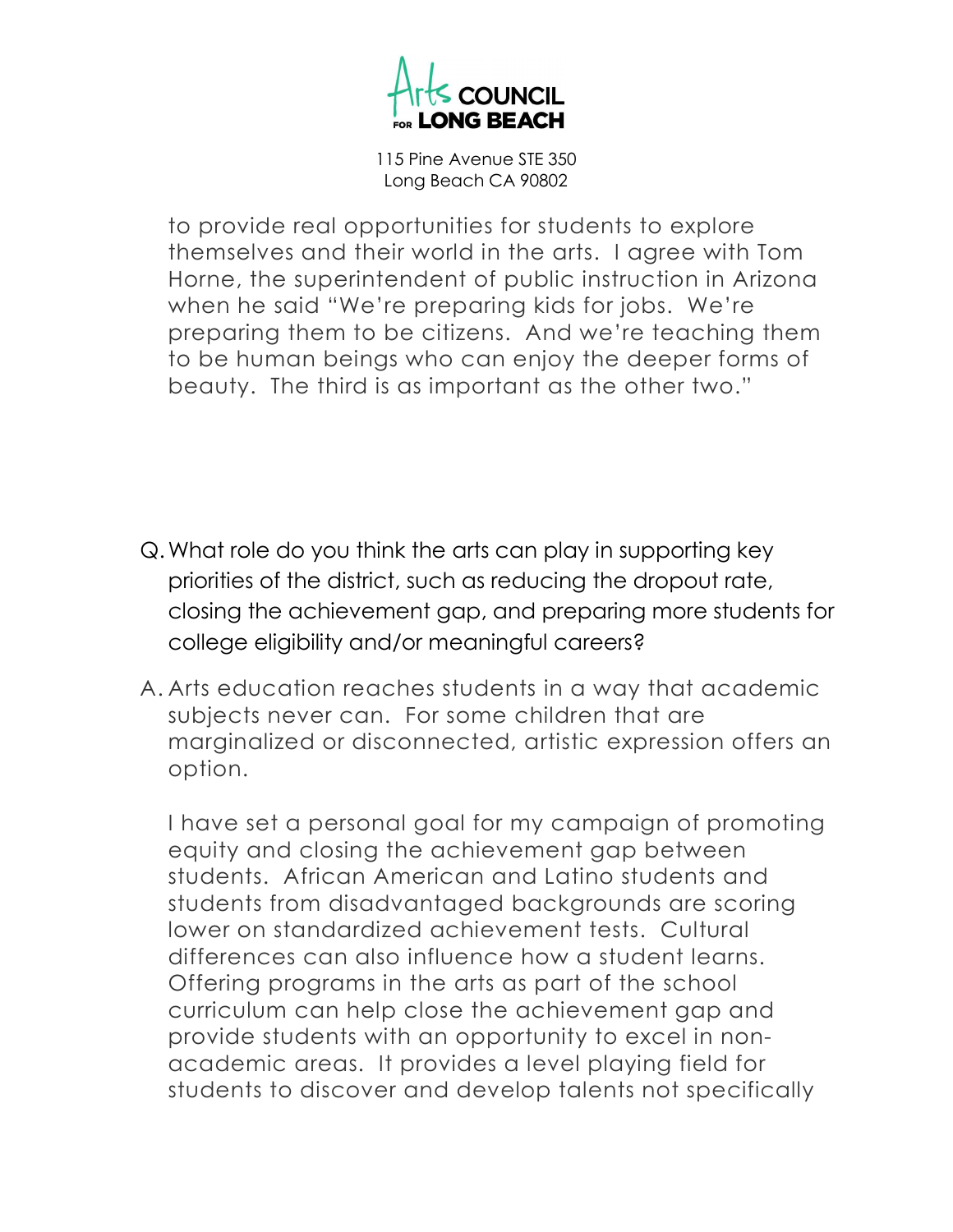

tied to books, tests or classroom instruction. Students can explore their interests through dance, music, painting or drawing, photography, design or other ways.

I believe that a healthy arts curriculum plays an important role in closing the achievement gap and helping to make our students college and career ready.

- Q.In light of the new funding structure for school districts in the state (i.e. the Local Control Funding Formula), how do you see arts education aligning with the eight priority areas?
- A. LBUSD has established a detailed and proactive LCAP plan designed to maintain and strengthen the foundational systems of public education. LBUSD has an exemplary track record of continuous improvement and rigorous evaluation in each of the key goal areas. The district and the board have done an outstanding job of outlining an action plan to identify high priority areas and design effective strategies to address emerging and ongoing areas of concern or perceived deficiencies. I applaud the district for the LCAP plan they have prepared and I fully support their work.

Arts education is in line with the established goals and priorities of the LCAP plan and is incorporated into the coursework and general curriculum from K-12. One of the factors that makes LBUSD one of America's finest and highest performing schools is its focus on student success and continuing efforts to narrow the achievement gap. LBUSD has been particularly recognized for "sustained and